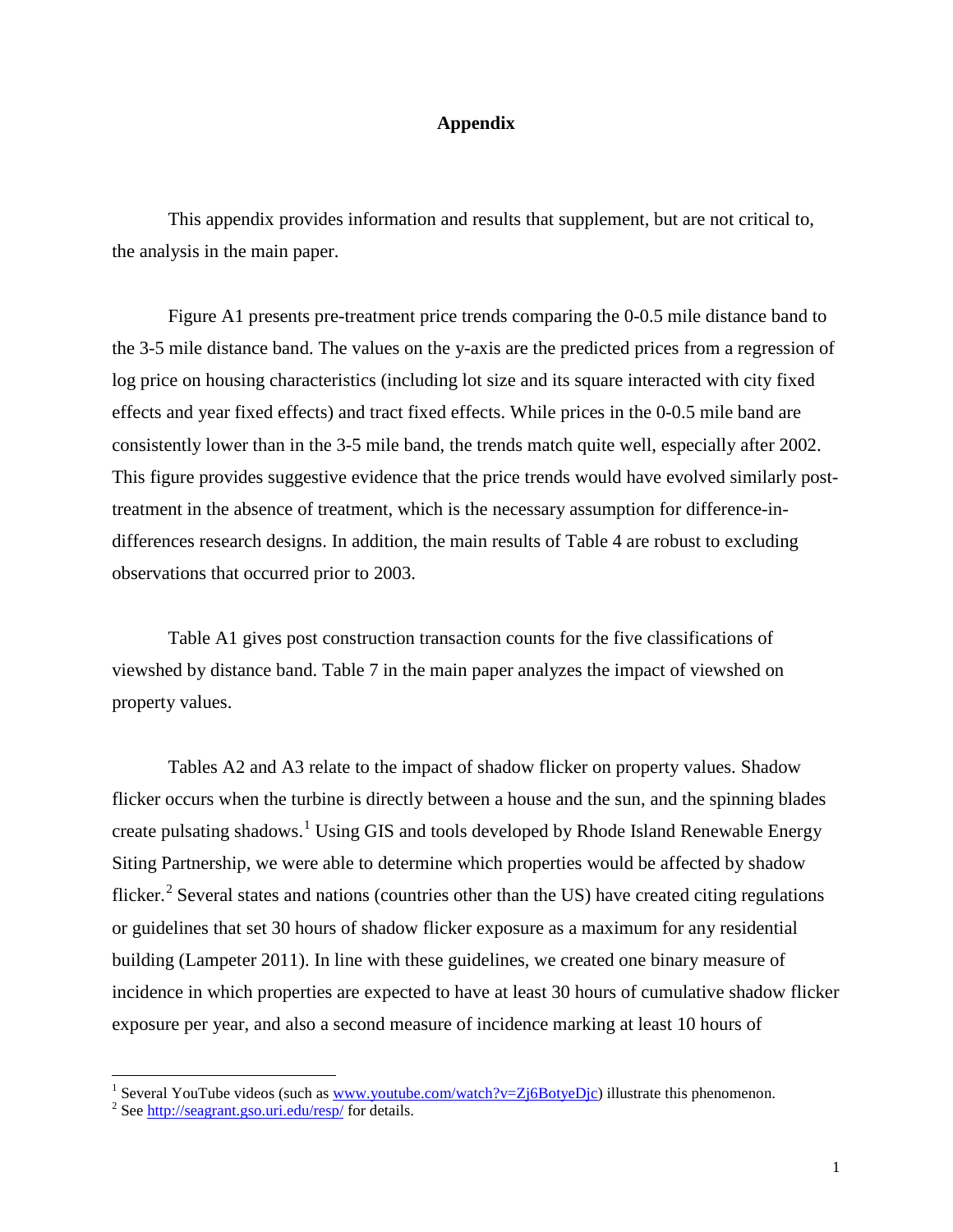cumulative exposure. Figure 2 in the main paper illustrates the distribution of exposure for the Portsmouth High School turbine. Table A2 presents transaction counts for properties in the 0-0.5 mile distance band, splitting them into those within the zone of shadow flicker impact and those outside the zone. While there are 74 PC transactions that are within half a mile, only 10 are within the 10 hour shadow flicker impact zone and only 7 are in the 30 hour shadow flicker impact zone. This small proportion is not inconsistent with periods PA and PAPC, but is too small to have confidence in the estimated impacts through regression analysis.

Despite the small sample size, for the sake of completeness, Table A4 presents the analysis of the impact of shadow flicker on housing prices. Three models are presented for both the 10 hour and 30 hour impact zone, each corresponding to Columns 1 through 3 of Table 4 in the main text. Each model incorporates shadow flicker by interacting the zone with each time period. This is in line with idea of difference-in-differences to control for existing pre-treatment differences to identify the true impact. For the 10 hour exposure models, the results suggest statistically significant, large positive impacts of shadow flicker PC. For the 30 hour exposure models, the results suggest significant, large positive impacts PAPC and large but insignificant impacts PC. Given the inconsistency between the models and the fact that a single observation could have a large impact on the coefficient estimates, we place little to no weight on these results.

## **References**

Lampeter, R. (2011). "Shadow flicker regulations and guidance: New England and beyond [Powerpoint slides]." Retrieved from www.windpoweringamerica.gov/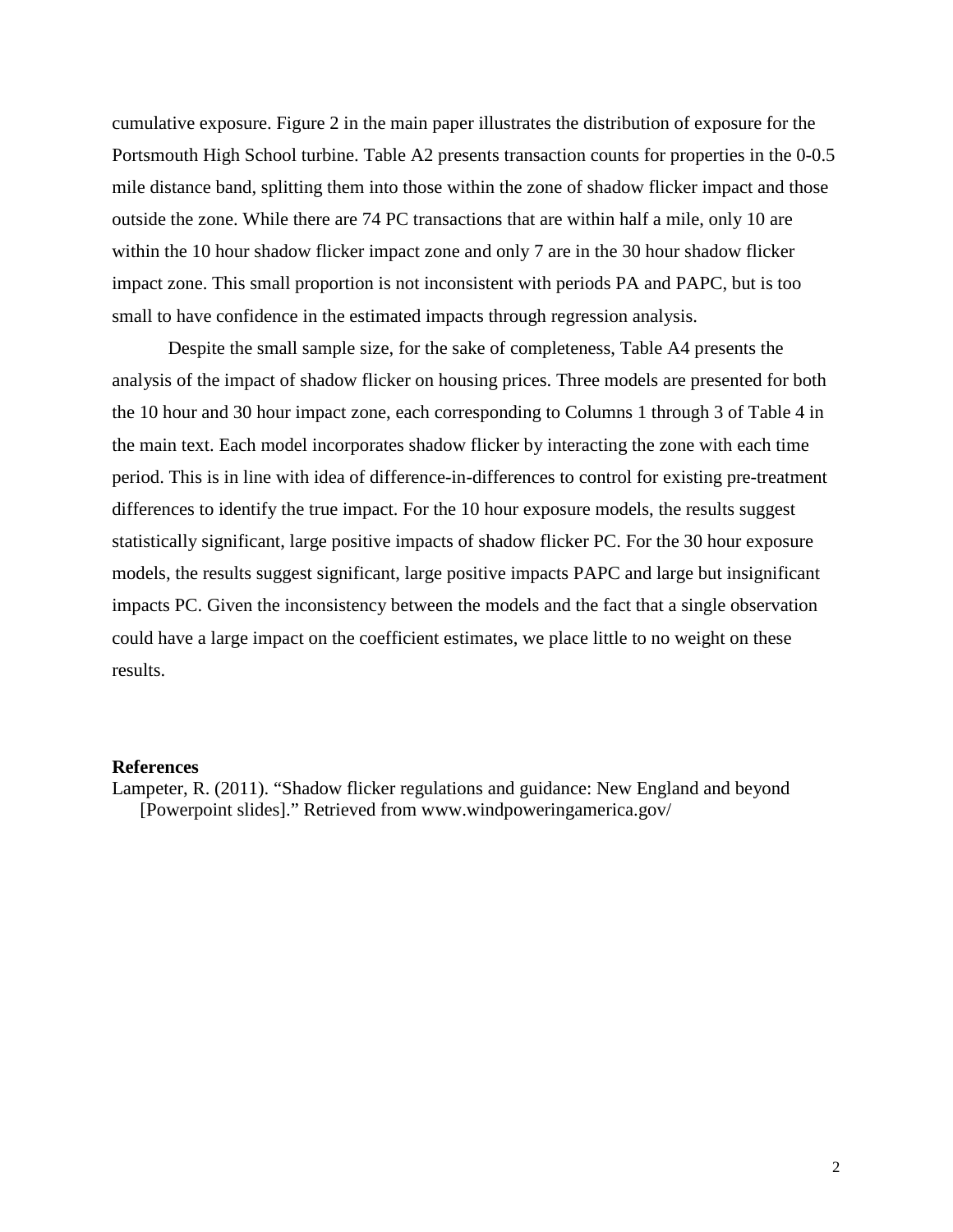## **Appendix Figures and Tables**



Figure A1: Pre-treatment house price trends

Notes: The values on the y-axis are the predicted prices from a regression of log price on housing characteristics (including lot size and its square interacted with city fixed effects and year fixed effects) and tract fixed effects with standard error clustered at the city level. Only transactions between 2000 and 2007 and in either the 0-0.5 or 3-5 mile distance bands are included in the regression, which total 17,227.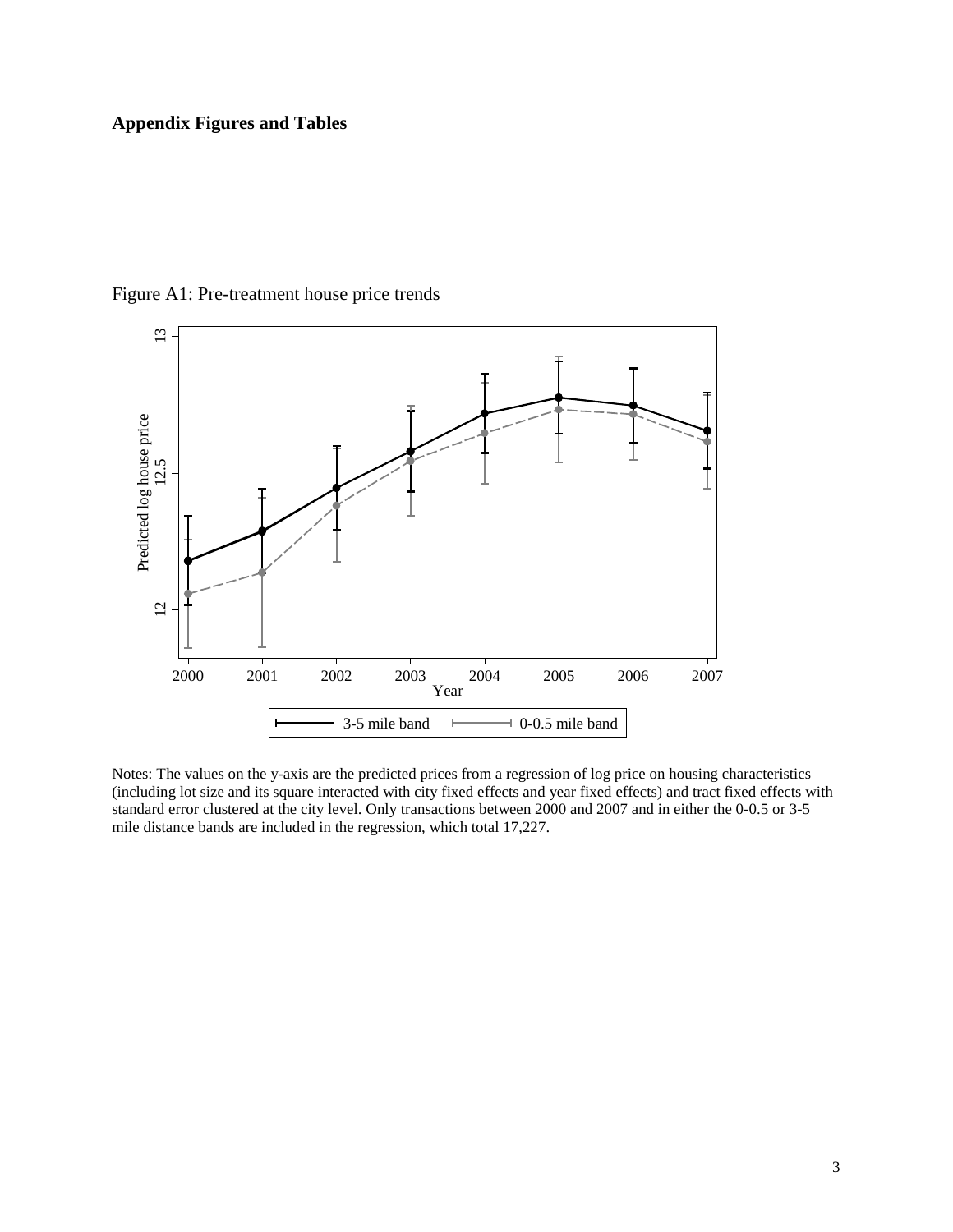|                      | Distance band |                 |                 |  |  |
|----------------------|---------------|-----------------|-----------------|--|--|
| View of turbine      | $1 - 2$ miles | $0.5 - 1$ miles | $0 - 0.5$ miles |  |  |
| None $(0\%)$         | 938           | 321             | 46              |  |  |
| Minor $(1-30%)$      |               |                 |                 |  |  |
| Moderate $(31-60\%)$ | $\theta$      |                 |                 |  |  |
| High $(61-90%)$      |               |                 |                 |  |  |
| Extreme (91-100%)    |               |                 | 18              |  |  |

Table A1: Post construction transaction counts by viewshed

Notes: The percentages given in the first column indicates the range of proportion of the turbine that could be seen from the property during the site visits. All transactions greater than two miles have no view of a turbine.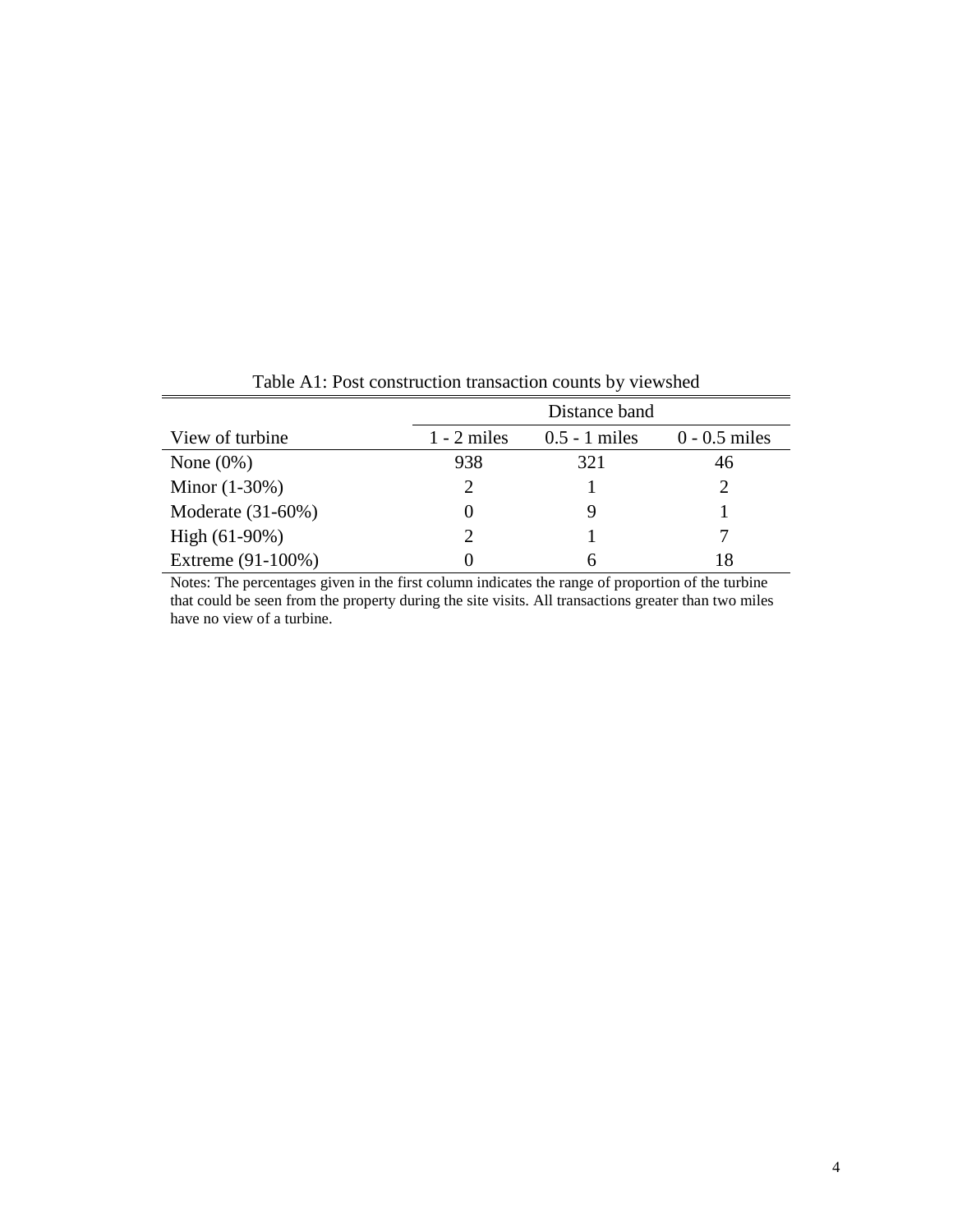Table A2: Transaction counts within the shadow flicker zone

|             |     | 10 hours |     | 30 hours |  |
|-------------|-----|----------|-----|----------|--|
|             | No  | Yes      | No  | Yes      |  |
| PA          | 376 | 59       | 400 | 35       |  |
| <b>PAPC</b> | 53  | 22       | 65  | 10       |  |
| PС          | 64  | 10       | 67  |          |  |

Notes: Each cell gives the number of transactions for that time period that lie within the shadow flicker zone of impact. Transactions PA and PAPC are not impacted by shadow flicker, but their counts are important for the difference-in-differences model. No transacted properties outside of half a mile are impacted.